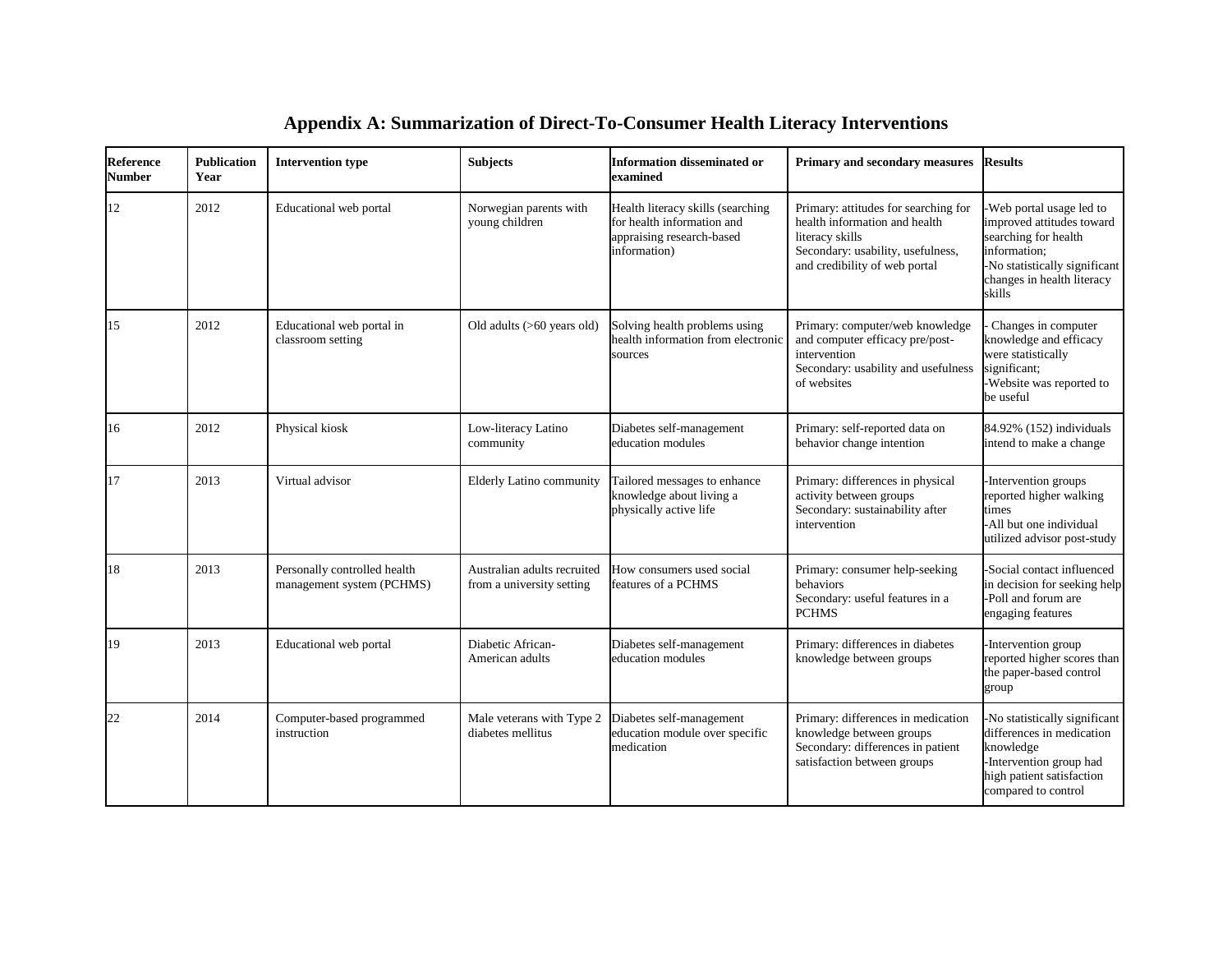| <b>Reference</b><br><b>Number</b> | <b>Publication</b><br>Year | <b>Intervention type</b>                           | <b>Subjects</b>                               | <b>Information disseminated or</b><br>examined                                   | Primary and secondary measures                                                                                                                                                                                                     | <b>Results</b>                                                                                                                                                        |
|-----------------------------------|----------------------------|----------------------------------------------------|-----------------------------------------------|----------------------------------------------------------------------------------|------------------------------------------------------------------------------------------------------------------------------------------------------------------------------------------------------------------------------------|-----------------------------------------------------------------------------------------------------------------------------------------------------------------------|
| 24                                | 2015                       | Personal health record (Microsoft<br>Health Vault) | Type 2 diabetics                              | How Type 2 diabetic patients<br>interacted with an untethered PHR                | Primary: themes related to PHR<br>usage                                                                                                                                                                                            | -Positive themes: increased<br>awareness and behavioral<br>change<br>-Negative themes: lack of<br>patient-provider<br>engagement and barriers in<br>computer literacy |
| 26                                | 2015                       | iPod Touch application                             | Rural dwellers with Type<br>2 diabetes        | Diabetes self-management<br>education modules with videos<br>and reminders       | Primary: changes in diabetes<br>knowledge and literacy pre/post test<br>Secondary: usage of application<br>and initial thoughts                                                                                                    | Changes in diabetes<br>knowledge and literacy<br>were clinically significant<br>Users appreciated real<br>depiction of challenges in<br>videos                        |
| 27                                | 2018                       | Personal health record                             | Families in the UK                            | How families interacted with a<br>PHR in managing a serious<br>chronic condition | Primary: themes related to PHR<br>usage                                                                                                                                                                                            | Classified families based<br>on coping style:<br>controllers, collaborators,<br>cooperators, and avoiders                                                             |
| 32                                | 2018                       | WhatsApp                                           | Female Type 2 diabetics<br>in Saudi Arabia    | Weekly tailored messages about<br>general diabetes and care                      | Primary: Differences in diabetes<br>knowledge and self-efficacy<br>between groups                                                                                                                                                  | Statistically significant<br>differences in diabetes<br>knowledge and self-<br>efficacy between groups                                                                |
| 33                                | 2018                       | Mobile personal health record                      | South Korean individuals                      | Examined type of data generated<br>and identifying usage patterns                | Primary: identifying characteristics<br>and usage of patterns of users who<br>measured health management (BP,<br>blood glucose, and weight) data<br>versus risk management data<br>(Cardiovascular and metabolic<br>syndrome risk) | -Continuous data (BP,<br>blood glucose, and weight)<br>was generated more than<br>discrete and/or data<br>required user input<br>-Long term users were<br>diabetics   |
| 35                                | 2018                       | Mobile dietary coaching<br>application             | Japanese adults with a<br>BMI greater than 25 | Tailored feedback over meal<br>choices and answers to dietary<br>questions       | Primary: differences in weight<br>change between groups<br>Secondary: frequency of meal<br>photo uploads                                                                                                                           | Intervention group<br>reported higher weight loss<br>than control group<br>-Higher photo uploads was<br>associated with changes in<br>body weight                     |
| 37                                | 2019                       | iPod personal health record                        | Adults with a confirmed<br>HIV diagnosis      | Educational sessions on HIV<br>literacy, eHealth, and PHR usage                  | Primary: differences in Patient<br>Activation Measure (PAM)<br>between groups<br>Secondary: differences in eHealth<br>literacy, viral load, and self-                                                                              | -Intervention group<br>showed greater changes in<br>PAM and eHealth literacy<br>than control group                                                                    |